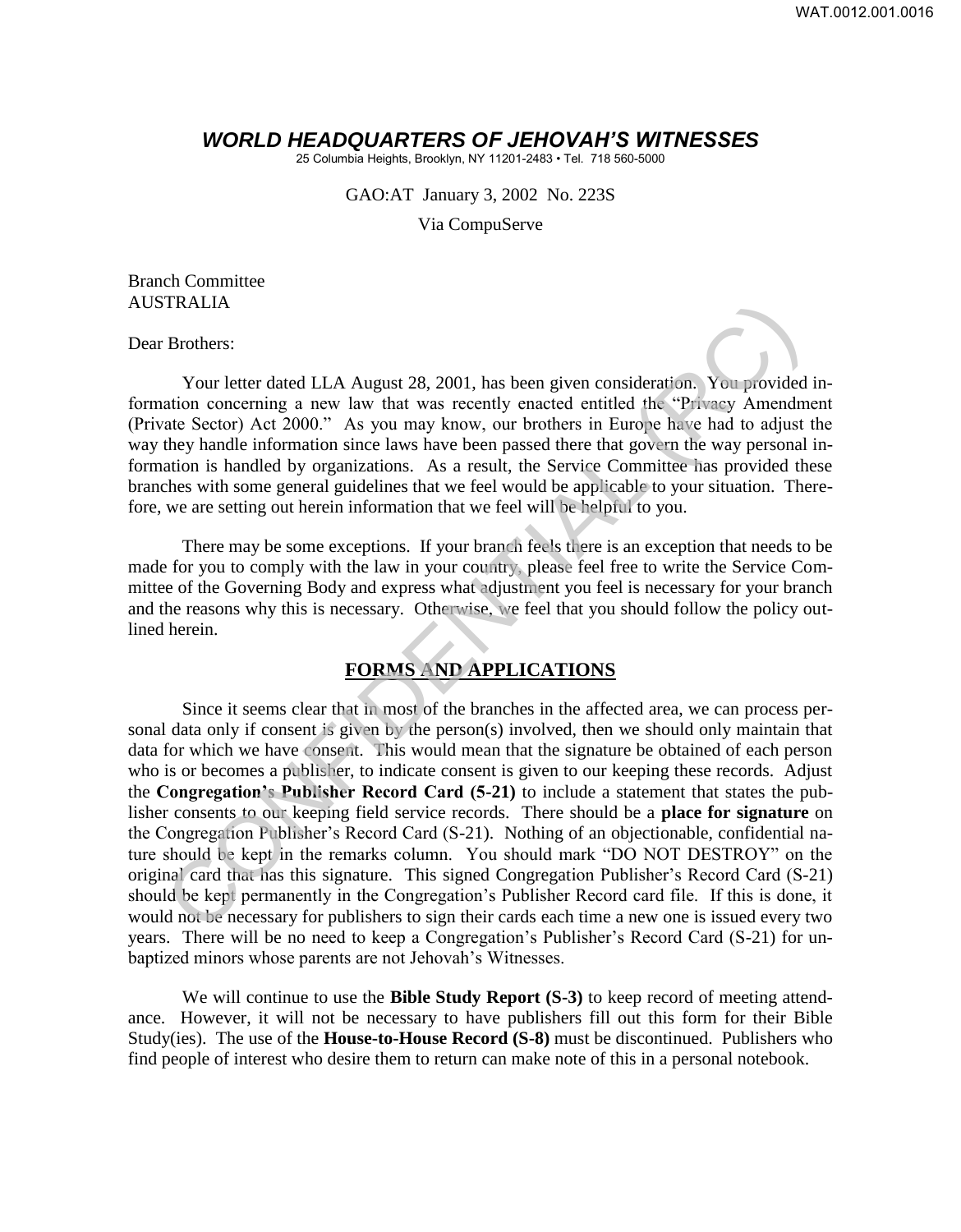AUSTRALIA GAO:AT January 3, 2002 No. 223S Page 2

When the names of interested persons speaking a foreign language should be passed on to a foreign language congregation in the area, branches use the **Foreign Language Follow-Up Slip (S-70a).** If the person to be called upon welcomes a visit from a publisher who speaks their language, obtain their consent. A statement to this effect can be added to the Foreign Lan**guage Follow-Up Slip (S-70a). Have a place for them to sign.** If the Foreign Language Follow-Up Slip (S-70a) cannot be used in your branch, appropriate information could possibly be passed on to congregations needing such by means of a personal note or even a telephone communication.

In the future we will continue to use **Subscription form M(d) 1 and M(d) 101.** However, we need to include a **line for the subscriber to sign as written consent.** It is best not to use the gift subscription arrangement unless the one receiving the subscription signs the Subscription form  $M(d) 1$  or  $M(d) 101$ .

It would seem that all **applications for Bethel, Gilead, Ministerial Training School, traveling overseers,** etc. are already being signed and so should satisfy the Supervisory Authority's requirement of consent. We can add a statement to these applications that gives us consent to process personal data on all who have to fill out applications for schools or some form of special service. This will enable us to acquire and keep Personal Qualification's Reports (S-326) and evaluation reports on traveling overseers, Special pioneers, Gilead students, Ministerial Training School students, etc. If this is not adequate for any branch in the European Union, please let the Service Committee know along with your recommendations for maintaining personal data needed for the branch in connection with such applicants. Information on their activity as well as personal data needs to be filed. angle, obtain the consellation and who have to fill our select can be added to the foreign Langle<br>(E) END SUP (S-70a). Have a place for them to sign. If the Foreign Langlegne Follow-Up SIip (S-70a) cannot be used in your b

## **DISCIPLINARY MATTERS**

Apparently certain personal data kept by congregations or the branch must be accessible to the person(s) involved. Since detailed information of a confidential nature should not be kept in congregation or branch files, use of the regular **Disfellowshipped Person's Form (S**-**77)** may be discontinued. The details of judicial committee cases reported to the Branch can be reported in a typewritten letter. After the Branch has reviewed it, such correspondence may be discarded. There is no need for the congregation judicial committee to keep a copy of this letter. The **Disfellowshipped Person's Forms (S-79a/b),** can still be used but needs to be modified. These forms may contain: Person's name; date of action; service position (if any); Scriptural text, related to reason for judicial action.

If you are not allowed to keep **records accumulated in the past,** discard the current Disfellowshipped Persons Forms (S-77) and (S-79a/b) that do not comply with the law. Adjustments can be made as outlined in this letter to have your files conform with the law on processing personal data.

We will send electronic copies of the above-mentioned forms to you.